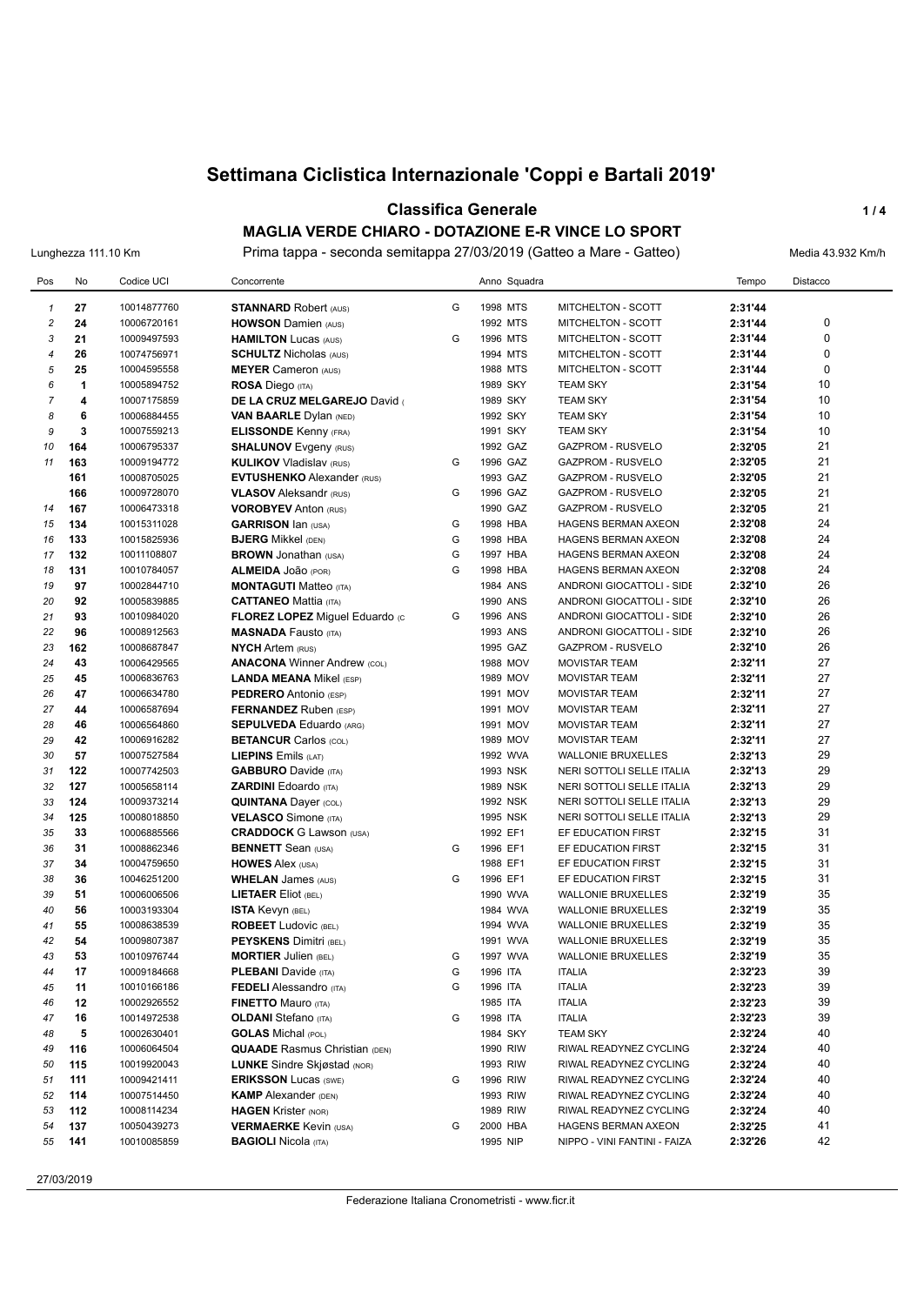#### **Classifica Generale 2 / 4**

**MAGLIA VERDE CHIARO - DOTAZIONE E-R VINCE LO SPORT** Lunghezza 111.10 Km Prima tappa - seconda semitappa 27/03/2019 (Gatteo a Mare - Gatteo) Media 43.932 Km/h

| Pos      | No         | Codice UCI                 | Concorrente                                                             |   | Anno Squadra         |                                                    | Tempo              | Distacco     |
|----------|------------|----------------------------|-------------------------------------------------------------------------|---|----------------------|----------------------------------------------------|--------------------|--------------|
|          | 146        | 10016193021                | <b>OSORIO CARVAJAL Alejandro (COL</b>                                   | G | 1998 NIP             | NIPPO - VINI FANTINI - FAIZA                       | 2:32'26            | 42           |
|          | 147        | 10002711940                | <b>SANTAROMITA IVAN (ITA)</b>                                           |   | 1984 NIP             | NIPPO - VINI FANTINI - FAIZA                       | 2:32'26            | 42           |
| 58       | 142        | 10005397224                | <b>CANOLA Marco (ITA)</b>                                               |   | 1988 NIP             | NIPPO - VINI FANTINI - FAIZA                       | 2:32'26            | 42           |
| 59       | 76         | 10007952162                | <b>RUSSO</b> Clément (FRA)                                              |   | 1995 PCB             | TEAM ARKEA - SAMSIC                                | 2:32'27            | 43           |
| 60       | 72         | 10007995814                | <b>GESBERT</b> Elie (FRA)                                               |   | 1995 PCB             | TEAM ARKEA - SAMSIC                                | 2:32'27            | 43           |
| 61       | 75         | 10009573072                | <b>MAISON Jérémy (FRA)</b>                                              |   | 1993 PCB             | TEAM ARKEA - SAMSIC                                | 2:32'27            | 43           |
| 62       | 91         | 10003073062                | <b>BELLETTI Manuel (ITA)</b>                                            |   | 1985 ANS             | ANDRONI GIOCATTOLI - SIDE                          | 2:32'28            | 44           |
| 63       | 126        | 10006903754                | <b>BERTAZZO Liam (ITA)</b>                                              |   | 1992 NSK             | NERI SOTTOLI SELLE ITALIA                          | 2:32'32            | 48           |
| 64       | 185        | 10007951455                | <b>STOSZ Patryk (POL)</b>                                               |   | 1994 CDT             | CCC DEVELOPMENT TEAM                               | 2:32'33            | 49           |
| 65       | 182        | 10008628637                | <b>MALECKI Kamil (POL)</b>                                              | G | 1996 CDT             | <b>CCC DEVELOPMENT TEAM</b>                        | 2:32'33            | 49           |
| 66       | 187        | 10009820727                | <b>VALTER Attila (HUN)</b>                                              | G | 1998 CDT             | <b>CCC DEVELOPMENT TEAM</b>                        | 2:32'33            | 49           |
| 67       | 181        | 10009765254                | <b>BROZYNA Piotr (POL)</b>                                              |   | 1995 CDT             | <b>CCC DEVELOPMENT TEAM</b>                        | 2:32'33            | 49           |
| 68       | 144        | 10014739940                | <b>BOU COMPANY JOAN (ESP)</b>                                           | G | 1997 NIP             | NIPPO - VINI FANTINI - FAIZA                       | 2:32'35            | 51           |
| 69       | 222        | 10009877412                | <b>COVI</b> Alessandro (ITA)                                            | G | 1998 CPK             | <b>TEAM COLPACK</b>                                | 2:32'35            | 51           |
| 70       | 225        | 10013100135                | <b>DURANTI Jalel (ITA)</b>                                              |   | 1994 CPK             | <b>TEAM COLPACK</b>                                | 2:32'35            | 51           |
| 71       | 226        | 10009335929                | <b>ROCCHETTI Filippo</b> (ITA)                                          | G | 1996 CPK             | <b>TEAM COLPACK</b>                                | 2:32'35            | 51           |
| 72       | 23         | 10003299293                | <b>BOOKWALTER Brent (USA)</b>                                           |   | 1984 MTS             | MITCHELTON - SCOTT                                 | 2:32'38            | 54           |
| 73       | 65         | 10007245476                | <b>LASTRA MARTINEZ Jonathan (ESP)</b>                                   |   | 1993 CJR             | CAJA RURAL - SEGUROS RG                            | 2:32'38            | 54           |
| 74       | 62         | 10010042615                | <b>AMEZQUETA MORENO Julen (ESP)</b>                                     |   | 1993 CJR             | CAJA RURAL - SEGUROS RG                            | 2:32'38            | 54           |
| 75       | 61         | 10005583948                | <b>ABERASTURI IZAGA JON (ESP)</b>                                       |   | 1989 CJR             | CAJA RURAL - SEGUROS RG                            | 2:32'38            | 54           |
| 76       | 63         | 10042286324                | <b>ARANBURU DEBA</b> Alexander (ESP)                                    |   | 1995 CJR             | CAJA RURAL - SEGUROS RG                            | 2:32'38            | 54           |
| 77       | 171        | 10009873065                | <b>CANAVERAL VARGAS Johnatan (c)</b>                                    | G | 1996 CBS             | <b>COLDEPORTES BICICLETAS</b>                      | 2:32'40            | 56           |
| 78       | 175        | 10009764850                | <b>QUIROZ AYALA Oscar Adalberto (CO)</b>                                |   | 1994 CBS             | <b>COLDEPORTES BICICLETAS</b>                      | 2:32'40            | 56           |
| 79       | 177        | 10035400940                | <b>OCAMPO GIRALDO</b> Victor Alejand                                    | G | 1999 CBS             | <b>COLDEPORTES BICICLETAS</b>                      | 2:32'40            | 56           |
| 80       | 172        | 10010985131                | <b>CANO MALAVER Diego Fernando (</b>                                    |   | 1994 CBS             | COLDEPORTES BICICLETAS                             | 2:32'40            | 56           |
| 81       | 176        | 10008687140                | <b>MUÑOZ PEREZ William David (COL)</b>                                  |   | 1994 CBS             | <b>COLDEPORTES BICICLETAS</b>                      | 2:32'40            | 56           |
| 82       | 174        | 10035392654                | <b>HERNANDEZ GOMEZ Brayan (COL)</b>                                     | G | 1997 CBS             | <b>COLDEPORTES BICICLETAS</b>                      | 2:32'40            | 56           |
| 83       | 173        | 10009225185                | <b>ESTRADA CELIS Eduardo (COL)</b>                                      |   | 1995 CBS             | <b>COLDEPORTES BICICLETAS</b>                      | 2:32'40            | 56           |
| 84       | 22         | 10004404790                | <b>BEWLEY</b> Sam (NZL)                                                 |   | 1987 MTS             | MITCHELTON - SCOTT                                 | 2:32'42            | 58           |
| 85       | 123        | 10007744624                | <b>PACIONI</b> Luca (ITA)                                               | G | 1993 NSK             | NERI SOTTOLI SELLE ITALIA                          | 2:32'43            | 59           |
| 86<br>87 | 152<br>156 | 10015077925<br>10075176903 | <b>KONYCHEV</b> Alexander (ITA)<br><b>TESFAZION OCBIT Natnael (ERI)</b> | G | 1998 DDC<br>1999 DDC | DIMENSION DATA FOR QHUE<br>DIMENSION DATA FOR QHUE | 2:32'44<br>2:32'44 | 1'00<br>1'00 |
| 88       | 151        | 10015083480                | <b>BATTISTELLA</b> Samuele (ITA)                                        | G | 1998 DDC             | DIMENSION DATA FOR QHUE                            | 2:32'44            | 1'00         |
| 89       | 155        | 10009639356                | <b>CHOKRI</b> El Mehdi (MAR)                                            | G | 1998 DDC             | DIMENSION DATA FOR QHUE                            | 2:32'44            | 1'00         |
| 90       | 86         | 10011133863                | <b>ROMANO</b> Francesco (ITA)                                           | G | 1997 BRD             | <b>BARDIANI CSF</b>                                | 2:32'45            | 1'01         |
| 91       | 87         | 10014429843                | <b>SAVINI Daniel (ITA)</b>                                              | G | 1997 BRD             | <b>BARDIANI CSF</b>                                | 2:32'45            | 1'01         |
| 92       | 85         | 10010185788                | <b>COVILI Luca</b> (ITA)                                                | G | 1997 BRD             | <b>BARDIANI CSF</b>                                | 2:32'45            | 1'01         |
| 93       | 82         | 10009391503                | <b>CARBONI</b> Giovanni (ITA)                                           |   | 1995 BRD             | <b>BARDIANI CSF</b>                                | 2:32'45            | 1'01         |
| 94       | 83         | 10009393523                | <b>ROTA</b> Lorenzo (ITA)                                               |   | 1995 BRD             | <b>BARDIANI CSF</b>                                | 2:32'45            | 1'01         |
| 95       | 15         | 10007733914                | <b>MOSCA Jacopo</b> (ITA)                                               |   | 1993 ITA             | <b>ITALIA</b>                                      | 2:32'46            | 1'02         |
| 96       | 103        | 10003085994                | <b>HERMANS Ben (BEL)</b>                                                |   | 1986 ICA             | <b>ISRAEL CYCLING ACADEMY</b>                      | 2:32'49            | 1'05         |
| 97       | 105        | 10007882242                | <b>NIV GUY (ISR)</b>                                                    |   | 1994 ICA             | <b>ISRAEL CYCLING ACADEMY</b>                      | 2:32'49            | 1'05         |
| 98       | 101        | 10022516007                | <b>ANDEMESKEL Awet (ERI)</b>                                            |   | 1992 ICA             | <b>ISRAEL CYCLING ACADEMY</b>                      | 2:32'49            | 1'05         |
| 99       | 106        | 10001457610                | <b>PLAZA</b> Ruben (ESP)                                                |   | 1980 ICA             | ISRAEL CYCLING ACADEMY                             | 2:32'49            | 1'05         |
| 100      | 135        | 10014490063                | <b>CARVALHO</b> André (POR)                                             | G | 1997 HBA             | HAGENS BERMAN AXEON                                | 2:32'51            | 1'07         |
| 101      | 136        | 10034725677                | <b>VACEK Karel (CZE)</b>                                                | G | 2000 HBA             | HAGENS BERMAN AXEON                                | 2:32'51            | 1'07         |
| 102      | 94         | 10004501891                | <b>FRAPPORTI Marco (ITA)</b>                                            |   | 1985 ANS             | ANDRONI GIOCATTOLI - SIDE                          | 2:32'53            | 1'09         |
| 103      | 84         | 10009505475                | <b>ALBANESE Vincenzo (ITA)</b>                                          | G | 1996 BRD             | <b>BARDIANI CSF</b>                                | 2:32'53            | 1'09         |
| 104      | 206        | 10009318549                | <b>TOTO Paolo</b> (ITA)                                                 |   | 1991 SAN             | SANGEMINI - TREVIGIANI - M                         | 2:32'56            | 1'12         |
| 105      | 207        | 10015829370                | ZANA Filippo (ITA)                                                      | G | 1999 SAN             | SANGEMINI - TREVIGIANI - M                         | 2:32'56            | 1'12         |
| 106      | 203        | 10014033456                | <b>PUCCIONI</b> Dario (ITA)                                             | G | 1996 SAN             | SANGEMINI - TREVIGIANI - M                         | 2:32'56            | 1'12         |
| 107      | 204        | 10010970579                | <b>SALVIETTI Niccolo' (ITA)</b>                                         |   | 1993 SAN             | SANGEMINI - TREVIGIANI - M                         | 2:32'56            | 1'12         |
| 108      | 205        | 10014612022                | <b>PUGI</b> Gianni (ITA)                                                | G | 1997 SAN             | SANGEMINI - TREVIGIANI - M                         | 2:32'56            | 1'12         |
| 109      | 183        | 10007946506                | <b>PALUTA Michal (POL)</b>                                              |   | 1995 CDT             | CCC DEVELOPMENT TEAM                               | 2:32'57            | 1'13         |
| 110      | 67         | 10074893478                | <b>MOREIRA</b> Mauricio (URU)                                           |   | 1995 CJR             | CAJA RURAL - SEGUROS RG                            | 2:33'01            | 1'17         |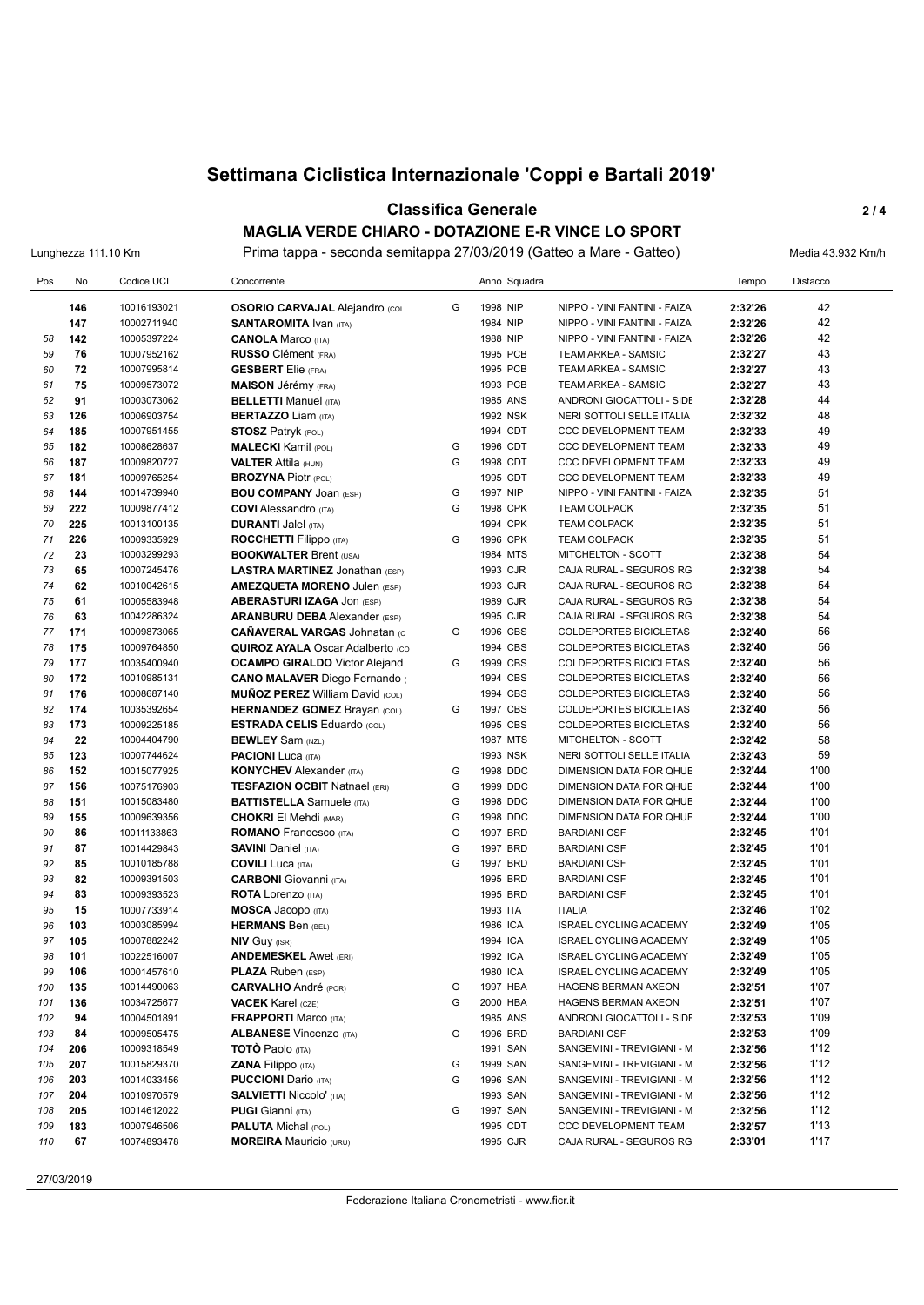#### **Classifica Generale 3 / 4**

**MAGLIA VERDE CHIARO - DOTAZIONE E-R VINCE LO SPORT** Lunghezza 111.10 Km Prima tappa - seconda semitappa 27/03/2019 (Gatteo a Mare - Gatteo) Media 43.932 Km/h

| Pos        | No                      | Codice UCI                 | Concorrente                                                  |   | Anno Squadra         |                                                 | Tempo              | Distacco     |
|------------|-------------------------|----------------------------|--------------------------------------------------------------|---|----------------------|-------------------------------------------------|--------------------|--------------|
| 111        | 143                     | 10008924384                | <b>CIMA</b> Damiano (ITA)                                    |   | 1993 NIP             | NIPPO - VINI FANTINI - FAIZA                    | 2:33'02            | 1'18         |
| 112        | 197                     | 10010086970                | <b>RAVANELLI</b> Simone (ITA)                                |   | 1995 BIC             | <b>BIESSE CARRERA</b>                           | 2:33'03            | 1'19         |
| 113        | 192                     | 10014971528                | <b>BELLIA</b> Matteo (ITA)                                   | G | 1997 BIC             | <b>BIESSE CARRERA</b>                           | 2:33'03            | 1'19         |
| 114        | 196                     | 10014479454                | <b>PICCOT</b> Michel (ITA)                                   | G | 1997 BIC             | <b>BIESSE CARRERA</b>                           | 2:33'03            | 1'19         |
| 115        | 41                      | 10001481555                | <b>BENNATI</b> Daniele (ITA)                                 |   | 1980 MOV             | <b>MOVISTAR TEAM</b>                            | 2:33'03            | 1'19         |
| 116        | 52                      | 10010040692                | <b>MOLLY Kenny (BEL)</b>                                     | G | 1996 WVA             | <b>WALLONIE BRUXELLES</b>                       | 2:33'04            | 1'20         |
| 117        | 193                     | 10014969811                | <b>CONCA Filippo</b> (ITA)                                   | G | 1998 BIC             | <b>BIESSE CARRERA</b>                           | 2:33'04            | 1'20         |
| 118        | 231                     | 10011643418                | <b>BERNARDINETTI Marco (ITA)</b>                             |   | 1991 AMO             | AMORE & VITA - PRODIR                           | 2:33'04            | 1'20         |
| 119        | 236                     | 10009788189                | <b>TIZZA Marco (ITA)</b>                                     |   | 1992 AMO             | AMORE & VITA - PRODIR                           | 2:33'04            | 1'20         |
| 120        | 235                     | 10004610514                | <b>LUKSEVICS Viesturs (LAT)</b>                              |   | 1987 AMO             | AMORE & VITA - PRODIR                           | 2:33'04            | 1'20         |
| 121        | 233                     | 10006688940                | <b>FICARA</b> Pierpaolo (ITA)                                |   | 1991 AMO             | AMORE & VITA - PRODIR                           | 2:33'04            | 1'20         |
| 122        | 232                     | 10010991902                | <b>CELANO</b> Danilo (ITA)                                   |   | 1989 AMO             | AMORE & VITA - PRODIR                           | 2:33'04            | 1'20         |
| 123        | 95                      | 10003200475                | <b>GAVAZZI Francesco</b> (ITA)                               |   | 1984 ANS             | ANDRONI GIOCATTOLI - SIDE                       | 2:33'05            | 1'21         |
| 124        | 64                      | 10009519118                | <b>IRISARRI RICON JON (ESP)</b>                              |   | 1995 CJR             | CAJA RURAL - SEGUROS RG                         | 2:33'09            | 1'25         |
| 125        | 81                      | 10006467860                | <b>BARBIN</b> Enrico (ITA)                                   |   | 1990 BRD             | <b>BARDIANI CSF</b>                             | 2:33'10            | 1'26         |
| 126        | 243                     | 10009971580                | <b>ONESTI</b> Emanuele (ITA)                                 |   | 1995 GTV             | <b>GIOTTI VICTORIA</b>                          | 2:33'13            | 1'29         |
| 127        | 13                      | 10010713430                | <b>GIORDANI</b> Carloalberto (ITA)                           | G | 1997 ITA             | <b>ITALIA</b>                                   | 2:33'21            | 1'37         |
| 128        | 211                     | 10035392553                | <b>CASTAÑO MUÑOZ</b> Sebastian Alexa                         | G | 1997 BHP             | BELTRAMITSA HOPPLA' PETI                        | 2:33'24            | 1'40         |
| 129        | 212                     | 10030626015                | <b>BARONCINI Filippo</b> (ITA)                               | G | 2000 BHP             | BELTRAMITSA HOPPLA' PETI                        | 2:33'24            | 1'40         |
| 130        | 217                     | 10029728157                | <b>PESENTI</b> Thomas (ITA)                                  | G | 1999 BHP             | BELTRAMITSA HOPPLA' PETI                        | 2:33'24            | 1'40         |
| 131        | 215                     | 10009688866                | <b>MONTOYA MONTOYA Javier Ignac</b>                          | G | 1997 BHP             | BELTRAMITSA HOPPLA' PETI                        | 2:33'24            | 1'40         |
| 132        | 32                      | 10002670514                | <b>BRESCHEL Matti (DEN)</b>                                  |   | 1984 EF1             | EF EDUCATION FIRST                              | 2:33'27            | 1'43         |
| 133        | 35                      | 10007597306                | <b>MORTON Lachlan (AUS)</b>                                  |   | 1992 EF1             | EF EDUCATION FIRST                              | 2:33'27            | 1'43         |
| 134        | 154                     | 10009979967                | <b>MUGISHA</b> Samuel (RWA)                                  | G | 1999 DDC             | <b>DIMENSION DATA FOR QHUE</b>                  | 2:33'39            | 1'55         |
| 135        | 201                     | 10006626902                | <b>BONIFAZIO</b> Leonardo (ITA)                              |   | 1991 SAN             | SANGEMINI - TREVIGIANI - M                      | 2:33'44            | 2'00         |
| 136        | 121                     | 10003105600                | <b>VISCONTI</b> Giovanni (ITA)                               |   | 1983 NSK             | NERI SOTTOLI SELLE ITALIA                       | 2:33'47            | 2'03         |
| 137        | $\overline{\mathbf{2}}$ | 10009793950                | <b>DUNBAR Edward (IRL)</b>                                   | G | 1996 SKY             | <b>TEAM SKY</b>                                 | 2:33'53            | 2'09         |
| 138        | 157                     | 10009976836                | <b>SOBRERO Matteo (ITA)</b>                                  | G | 1999 DDC             | DIMENSION DATA FOR QHUE                         | 2:33'55            | 2'11         |
| 139        | 148                     | 10010165883                | <b>ZACCANTI</b> Filippo (ITA)                                |   | 1995 NIP             | NIPPO - VINI FANTINI - FAIZA                    | 2:34'01            | 2'17         |
| 140        | 165                     | 10007727042                | <b>RYBALKIN</b> Aleksei (RUS)                                |   | 1993 GAZ             | GAZPROM - RUSVELO                               | 2:34'05            | 2'21         |
| 141        | 186                     | 10015093281                | TRACZ Szymon (POL)                                           | G | 1998 CDT             | <b>CCC DEVELOPMENT TEAM</b>                     | 2:34'07            | 2'23         |
| 142        | 223                     | 10015723983                | <b>MASOTTO</b> Giulio (ITA)                                  | G | 1999 CPK             | <b>TEAM COLPACK</b>                             | 2:34'10            | 2'26         |
| 143        | 227                     | 10007518288                | <b>TONIATTI Andrea (ITA)</b>                                 |   | 1992 CPK             | <b>TEAM COLPACK</b>                             | 2:34'12            | 2'28         |
| 144        | 244                     | 10008854868                | <b>STACCHIOTTI Riccardo (ITA)</b>                            |   | 1991 GTV             | <b>GIOTTI VICTORIA</b>                          | 2:34'13            | 2'29         |
| 145        | 221                     | 10014460256                | <b>BOTTA Davide (ITA)</b>                                    | G | 1997 CPK             | <b>TEAM COLPACK</b>                             | 2:34'14            | 2'30         |
| 146        | 104                     | 10009027852                | <b>MINALI</b> Riccardo (ITA)                                 |   | 1995 ICA             | <b>ISRAEL CYCLING ACADEMY</b>                   | 2:34'15            | 2'31         |
| 147        | 191                     | 10074375742                | <b>AMICI</b> Alberto (ITA)                                   |   | 1993 BIC             | <b>BIESSE CARRERA</b>                           | 2:34'38            | 2'54         |
| 148        | 202                     | 10009787583                | <b>DI SANTE Antonio (ITA)</b>                                |   | 1993 SAN             | SANGEMINI - TREVIGIANI - M                      | 2:34'40            | 2'56         |
| 149        | 246                     | 10053731112                | <b>DIMA</b> Emil (ROU)                                       | G | 1997 GTV             | <b>GIOTTI VICTORIA</b>                          | 2:34'48            | 3'04         |
| 150        | 247                     | 10007585077                | <b>ZURLO</b> Federico (ITA)                                  |   | 1994 GTV             | <b>GIOTTI VICTORIA</b>                          | 2:34'48            | 3'04         |
| 151        | 73                      | 10007256590                | <b>LE ROUX Romain (FRA)</b>                                  |   | 1992 PCB             | TEAM ARKEA - SAMSIC                             | 2:34'59            | 3'15         |
| 152        | 216                     | 10053637950                | <b>PENA MOLANO Wilson Estiben (CO)</b>                       | G | 1998 BHP             | BELTRAMITSA HOPPLA' PETI                        | 2:34'59            | 3'15         |
| 153        | 66                      | 10007744220                | <b>MALUCELLI</b> Matteo (ITA)                                |   | 1993 CJR             | CAJA RURAL - SEGUROS RG                         | 2:35'01            | 3'17         |
| 154        | 245                     | 10008696032                | <b>STERBINI</b> Simone (ITA)                                 |   | 1993 GTV             | <b>GIOTTI VICTORIA</b>                          | 2:35'07            | 3'23         |
| 155        | 102                     | 10014093979                | <b>BADILATTI Matteo (SUI)</b>                                |   | 1992 ICA             | <b>ISRAEL CYCLING ACADEMY</b>                   | 2:35'20            | 3'36         |
| 156        | 224                     | 10011131742                | <b>HOLEC</b> Richard (CZE)                                   | G | 1999 CPK             | <b>TEAM COLPACK</b>                             | 2:36'09            | 4'25         |
| 157        | 77                      | 10003062857                | <b>WAGNER Robert Thomas (GER)</b>                            |   | 1983 PCB             | TEAM ARKEA - SAMSIC                             | 2:36'23            | 4'39         |
| 158        | 195                     | 10009503960                | <b>PEDRETTI</b> Giovanni (ITA)<br><b>DELCÓ</b> Lorenzo (SUI) | G | 1996 BIC<br>1995 BIC | <b>BIESSE CARRERA</b>                           | 2:36'30            | 4'46<br>4'46 |
| 159<br>160 | 194<br>242              | 10009490523<br>10011232984 | <b>KOBAYASHI Marino (JPN)</b>                                |   | 1994 GTV             | <b>BIESSE CARRERA</b><br><b>GIOTTI VICTORIA</b> | 2:36'30<br>2:36'36 | 4'52         |
| 161        | 214                     | 10015155626                | <b>FURLAN Matteo (ITA)</b>                                   | G | 1998 BHP             | BELTRAMITSA HOPPLA' PETI                        | 2:36'48            | 5'04         |
| 162        | 113                     | 10010973714                | <b>JØRGENSEN Mathias Norsgaard (D)</b>                       | G | 1997 RIW             | RIWAL READYNEZ CYCLING                          | 2:38'37            | 6'53         |
| 163        | 237                     | 10049192724                | <b>VIVAS</b> Federico Nicolas (ARG)                          | G | 1996 AMO             | AMORE & VITA - PRODIR                           | 2:39'17            | 7'33         |
| 164        | 241                     | 10007390370                | <b>CRISTA Daniel (ROU)</b>                                   |   | 1991 GTV             | <b>GIOTTI VICTORIA</b>                          | 2:39'26            | 7'42         |
| 165        | 234                     | 10007997935                | <b>SERGIS Kaspars (LAT)</b>                                  |   | 1992 AMO             | AMORE & VITA - PRODIR                           | 2:39'39            | 7'55         |
|            |                         |                            |                                                              |   |                      |                                                 |                    |              |